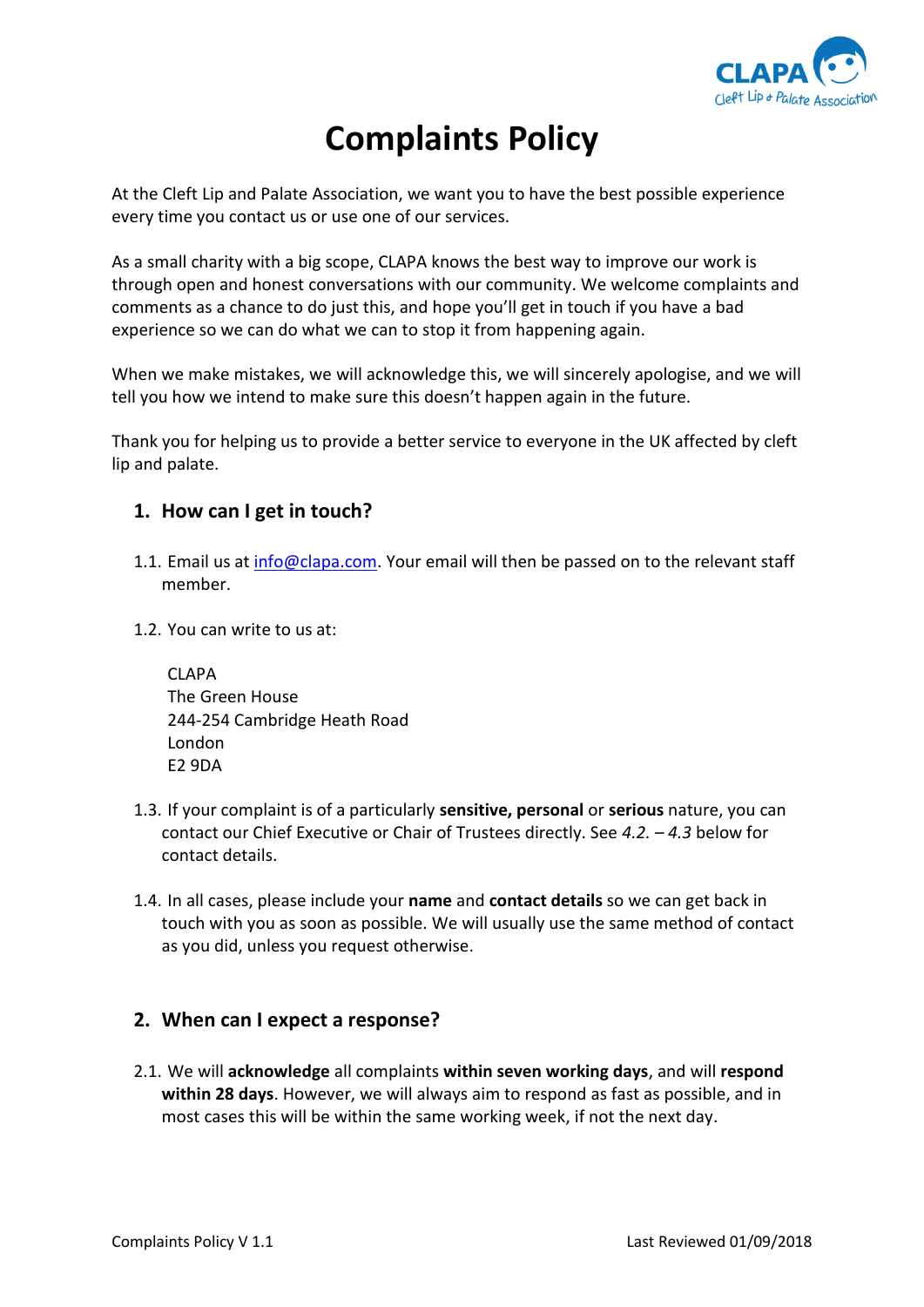

- 2.2. Depending on the nature of your complaint or the area of our work it concerns, there may be different procedures for taking it forward, or we may need more information before we can effectively solve the problem. If we anticipate it will take longer than 28 days to resolve your issue, we will still acknowledge your complaint within seven working days of receipt and keep you updated on our progress.
- 2.2.1. If you've had a **bad experience with one of our services**, we will usually pass on your complaint to whoever looks after this service so they can respond directly. We will either try to resolve this immediately, or record your complaint in a log which will be used when reviewing this service in the future.
- 2.2.2. If you **disagree with a position CLAPA has taken** on a topic or issue, we will listen to your concerns and do our best to respond in a sensitive and considerate manner. In cases where we have received a large number of similar comments about an issue, we may direct you to a published statement which we think will answer your questions (but if it does not, please feel free to contact us again).
- 2.2.3. If you have a complaint **about a CLAPA Volunteer**, it will be dealt with internally using our volunteer disciplinary procedures. You will be kept informed of any outcome.
- 2.2.4. If you **are a CLAPA Volunteer**, please refer to the Volunteering Problem Solving Procedure, available in the Volunteer Resource Centre.
- 2.2.5. If you have a **general issue or comment** about any area of our work, we will acknowledge this as soon as possible and, when a clear solution is not possible straight away, we will record your comment in the appropriate log for future review.
- 2.3. **All complaints** will be recorded in our **complaints log**, which will be reviewed at regular intervals and whenever we are making changes to a particular service, policy or procedure. Whenever possible, we will explain our actions and the reasoning behind them in our reply.

# **3. What will CLAPA do?**

- 3.1. We will strive to be transparent and open to discussion as we work to address your concerns and correct our mistakes. If you already have an idea of how you would like us to solve your issue or respond to your complaint (e.g. a change in our policy, a particular action, etc.), please let us know.
- 3.2. We will treat you with courtesy and respect; we will listen to your concerns and work to fully understand the issue from all sides. We will respond as quickly as possible, given our small team, and will keep you informed about our progress as we work together to reach an outcome which is satisfactory for everyone involved.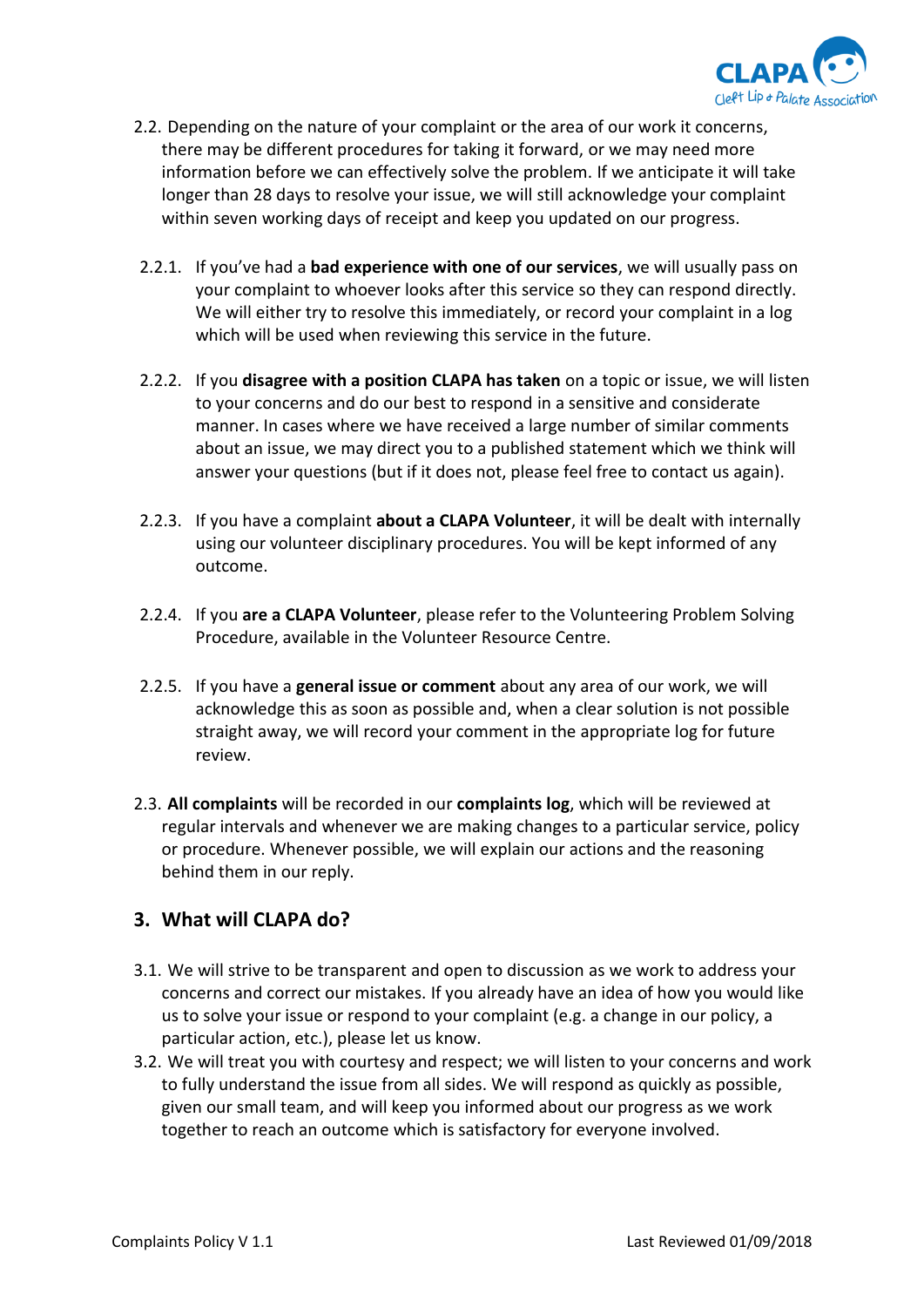

#### 3.3. **On some rare occasions, we may choose not to respond to a complaint. These include:**

- 3.3.1. When a complaint is made anonymously or we are unable to use any contact details provided. We will still record and reference these when reviewing our services.
- 3.3.2. When a complaint is about something which CLAPA is not connected to, or which we have no direct or indirect responsibility for. We may choose to respond to clarify this, but are not obliged to.
- 3.3.3. When we have already responded to a complaint in full and have clearly stated there is nothing further we can do. We will always inform you of our decision to do this, and will let you know how to pursue it further if applicable.
- 3.3.4. When a complaint is clearly abusive, offensive or prejudiced, and/or if it is a baseless personal attack on a staff member.
- 3.3.5. When a complaint is incoherent or illegible and we are unable to contact you for clarification.
- 3.3.6. When a complaint appears to be part of a mass mailing or not directly referencing something CLAPA has done or failed to do.
- 3.4. In most cases, we will respond to let you know our decision, and will usually only refuse a response if we feel it would not be constructive or helpful to any parties involved.

## **4. What can I do if I'm unhappy with the response?**

- 4.1. We'll always try to resolve your complaint in an honest, open and satisfying way. However if you're unhappy with our response, you can escalate this complaint by writing directly to our **Chief Executive**, either by letter or email.
- 4.2. Please give us the details of your complaint, why you were not satisfied by the response we gave, and what you would like us to do to make things right.

#### [claire.cunniffe@clapa.com](mailto:claire.cunniffe@clapa.com)

Claire Cunniffe CLAPA The Green House 244-254 Cambridge Heath Road London E2 9DA

4.3. You can also contact our **Chair of Trustees**, Rona Slator, by writing to the below address. Upon receipt, your letter will be forwarded directly to the Chair, who will respond within 28 days.